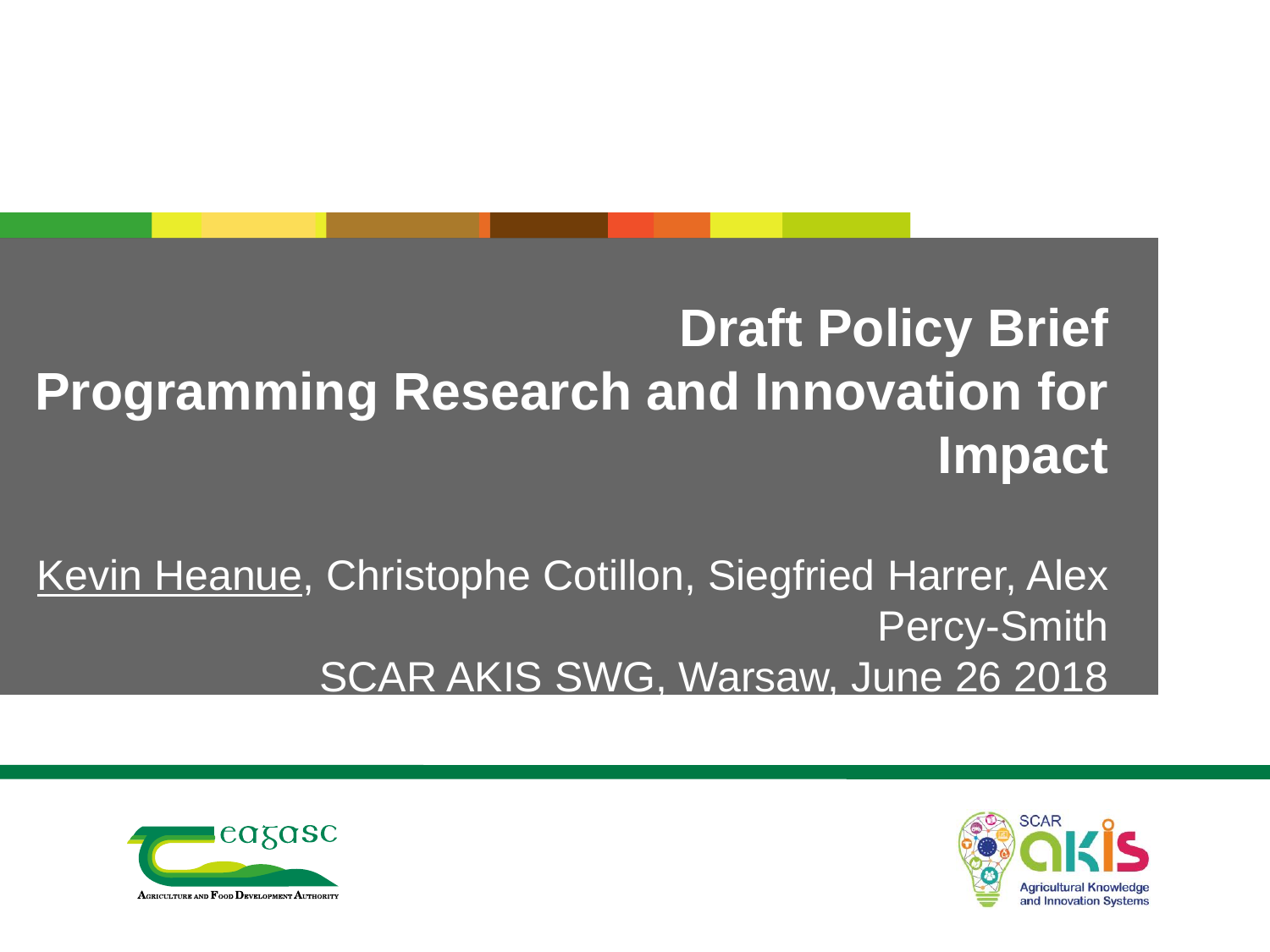## **Context for today**

- First input to brief joint SCAR SWG (AKIS, ARCH and Food Systems) workshop, April 6<sup>th</sup> 2018 Rome
- **2 Skype meetings and 2 rounds of drafting**
- Now revert to SWG's for comments
	- AKIS discussing draft on 26th and 27th June.
	- ARCH and Food Systems members will be consulted by mail and their inputs gathered and submitted.
- Comments, corrections and additions by 1st August 2018.
- **Targeted primarily at policy-makers and funders in the** European Commission and in national ministries and funding agencies. However, it is also intended to provide value to researchers and their institutions.



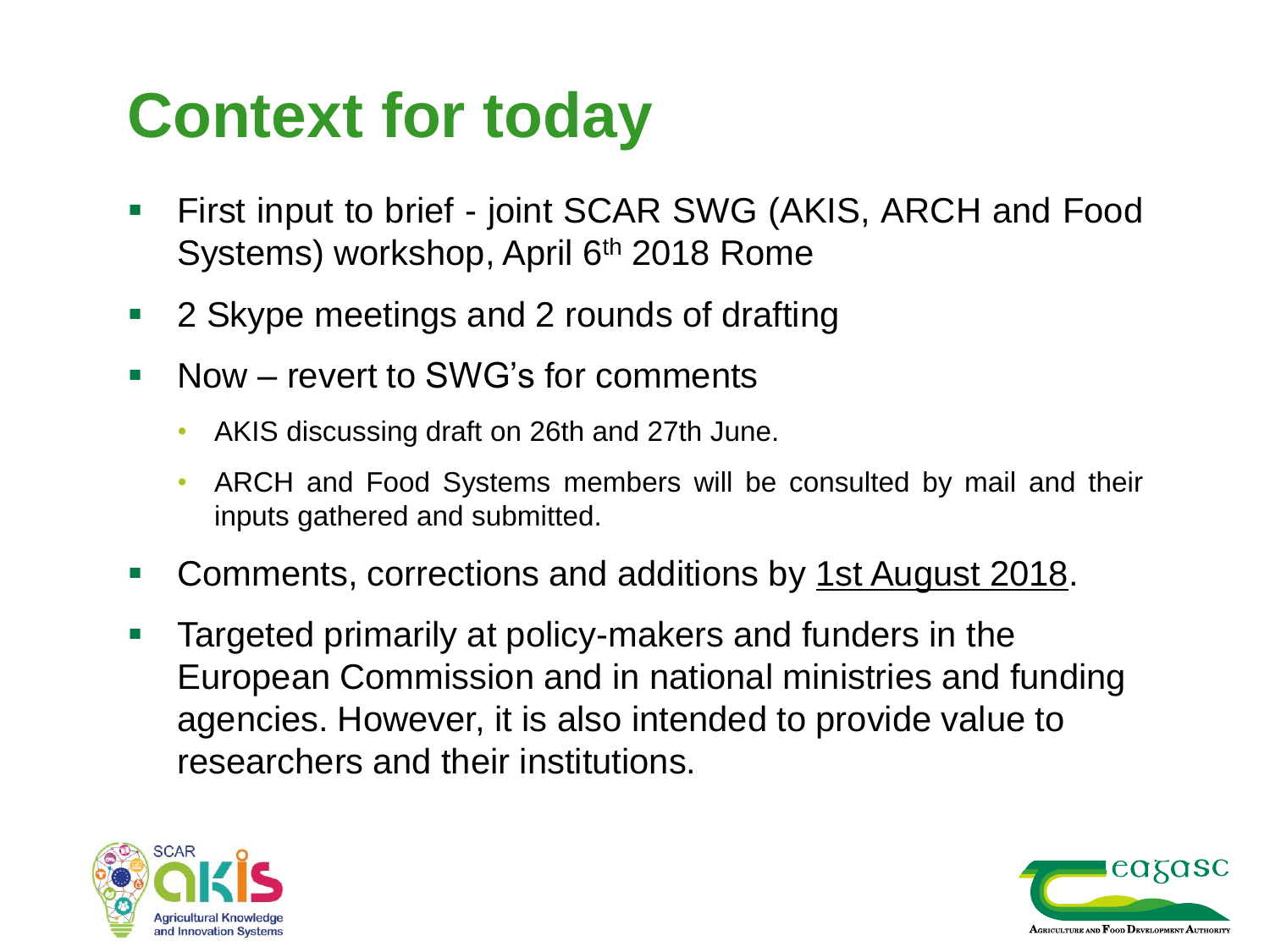# **Sections of policy brief**

- 1. Introduction/problem statement
- 2. Research & innovation pathways
- 3. Why ex ante?
- 4. Fostering impact prior to implementation
- 5. Recommendations



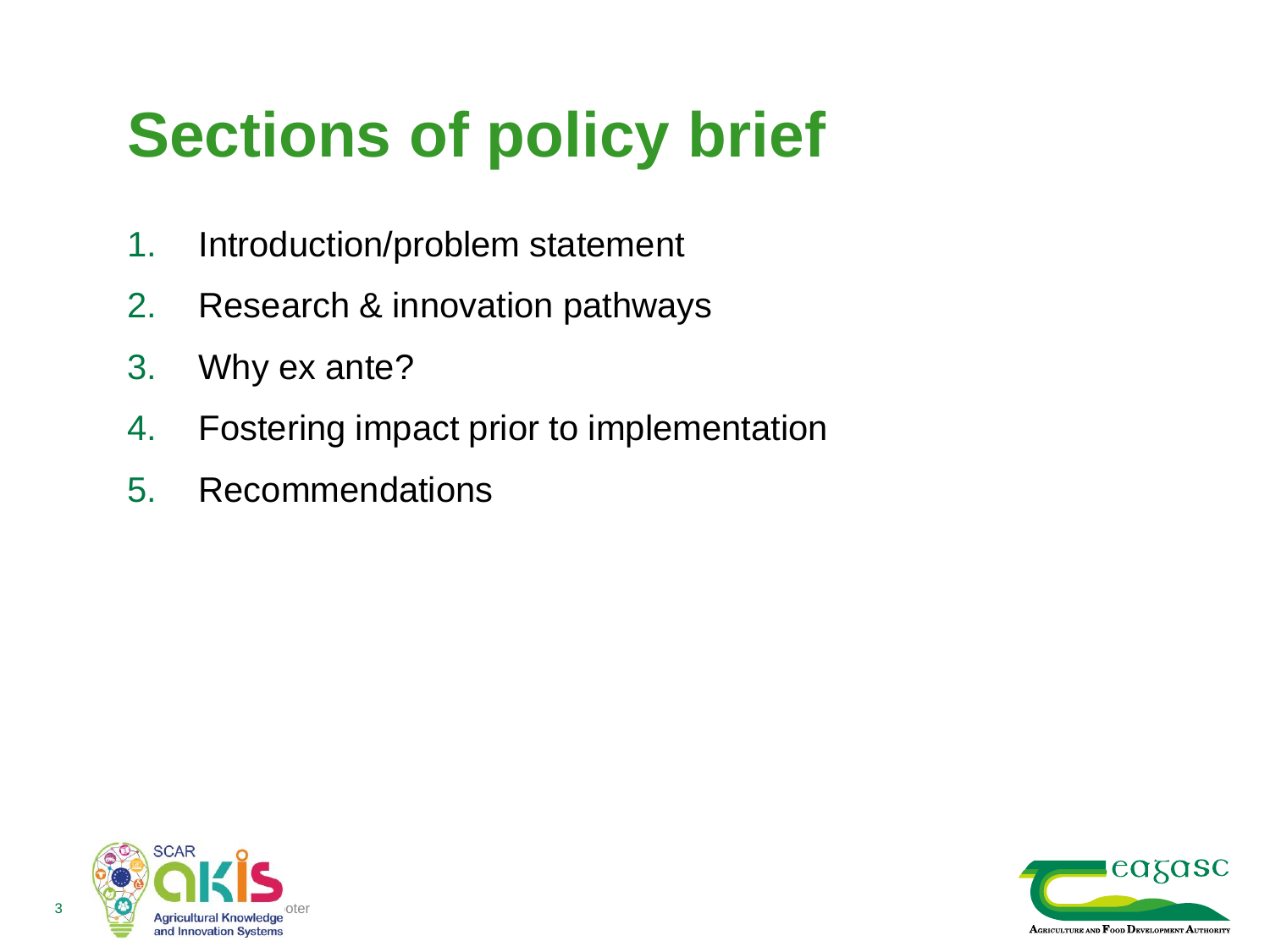## **Introduction/problem statement**

- Agriculture R&I systems open and complex
- Increasing demand for *"impact-orientation"*  research performance evaluated not just on the delivery of research outputs, but on how those outputs are used, by whom, and to what effect.
- **Long history of** *ex post* **impact assessment but relatively less** attention has been paid to *ex ante* impact assessment - the likely effects of initiatives *before* activities actually start and trying to influence likely effects.
	- how to foster impact
	- generate a culture of impact within the research community
	- little understanding of how policy can support ex ante approaches.
- Necessary to develop the rationale, frameworks, tools, methods and culture enabling and encouraging more attention to understanding, planning and assessing ex ante impact while still continuing to carry out ex post impact assessment of research activities.



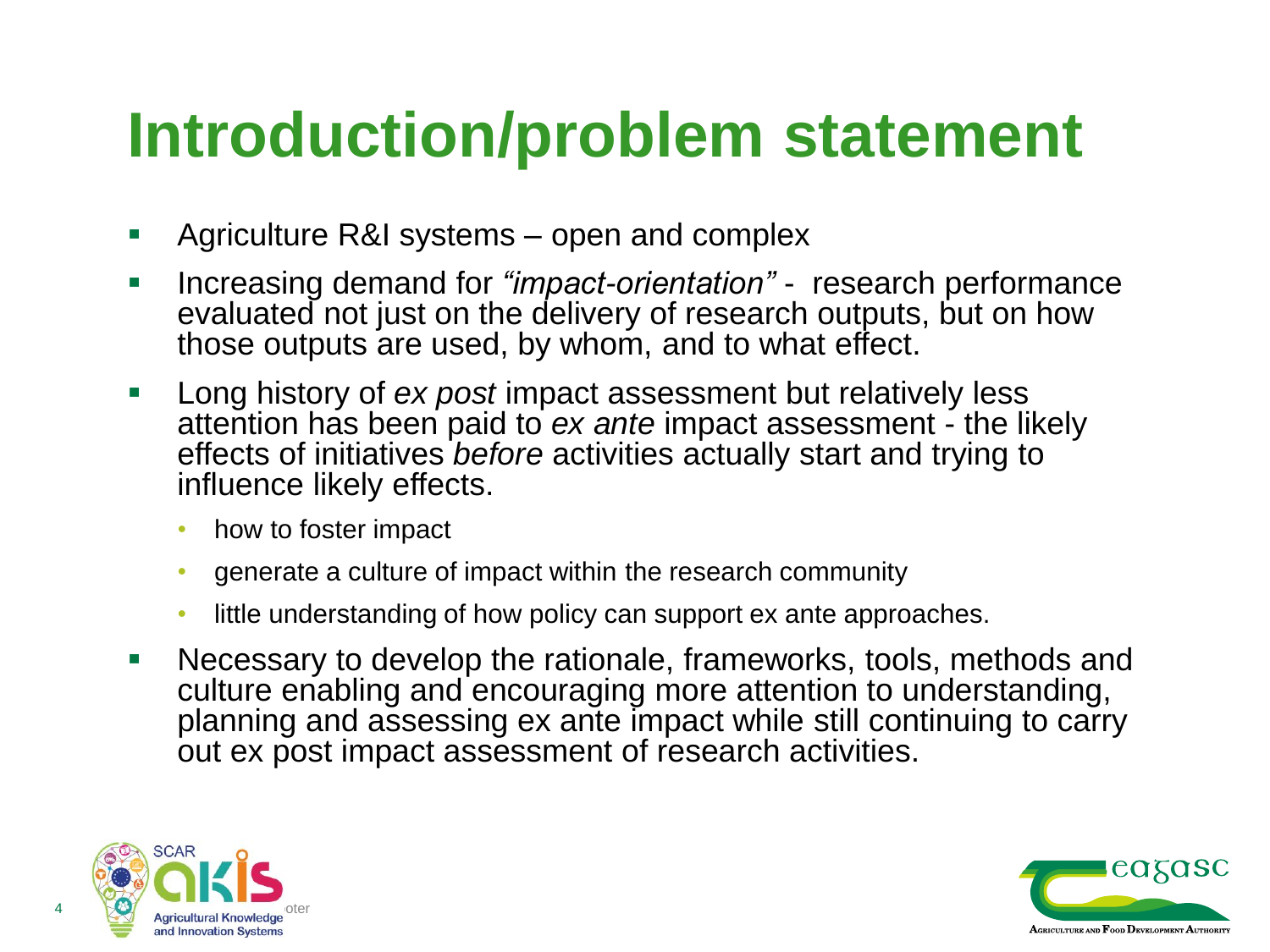# **Research & Innovation Pathways**

- A clear understanding / building of impact pathways is key for programming research for impact.
- Policy makers and funders have considerable influence in shaping the enabling environment for research and capacity development.
- What hinders impact assessment?
	- market and policy distortions
	- barriers to the diffusion of new technology
	- the difficulties for researchers to clearly define the beneficiaries of their research and the kind of impact they, have to achieve.



Source: EC 2017 Guidelines. Evaluation of innovation in rural development programmes 2014-2020 & Douthwaite et al., 2017

 Interdisciplinary approach required to embed research in broader context of economic, political, social and cultural aspects.

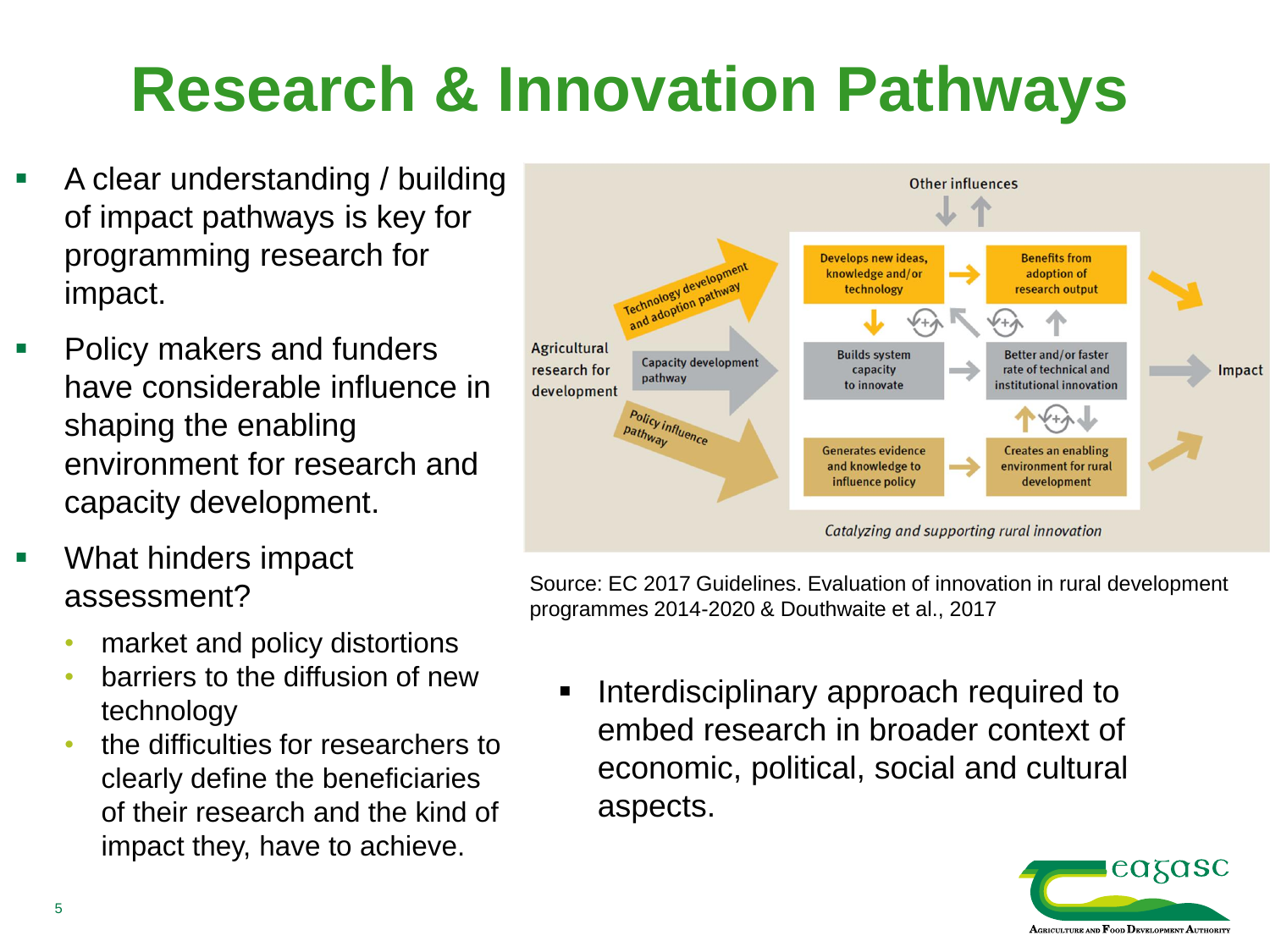# **Why ex ante?**

- Better understanding of the interactions between actors &  $pathways \rightarrow generate changes$ in practices and behaviours that will ultimately lead to the desired impact.
- But, focusing more on ex ante in addition to ex post impact  $assessment \rightarrow real cultural$ shift as it requires an opening of the framework for planning for all elements of the research and innovation pathways.



Source: CIRAD (2018) An Approach for Building Ex Ante Impact Pathways

Changing role of research institutions  $\rightarrow$ expanding scope to also include strengthening research uptake, transfer and support for knowledge generation, as well as sharing and fostering innovation.

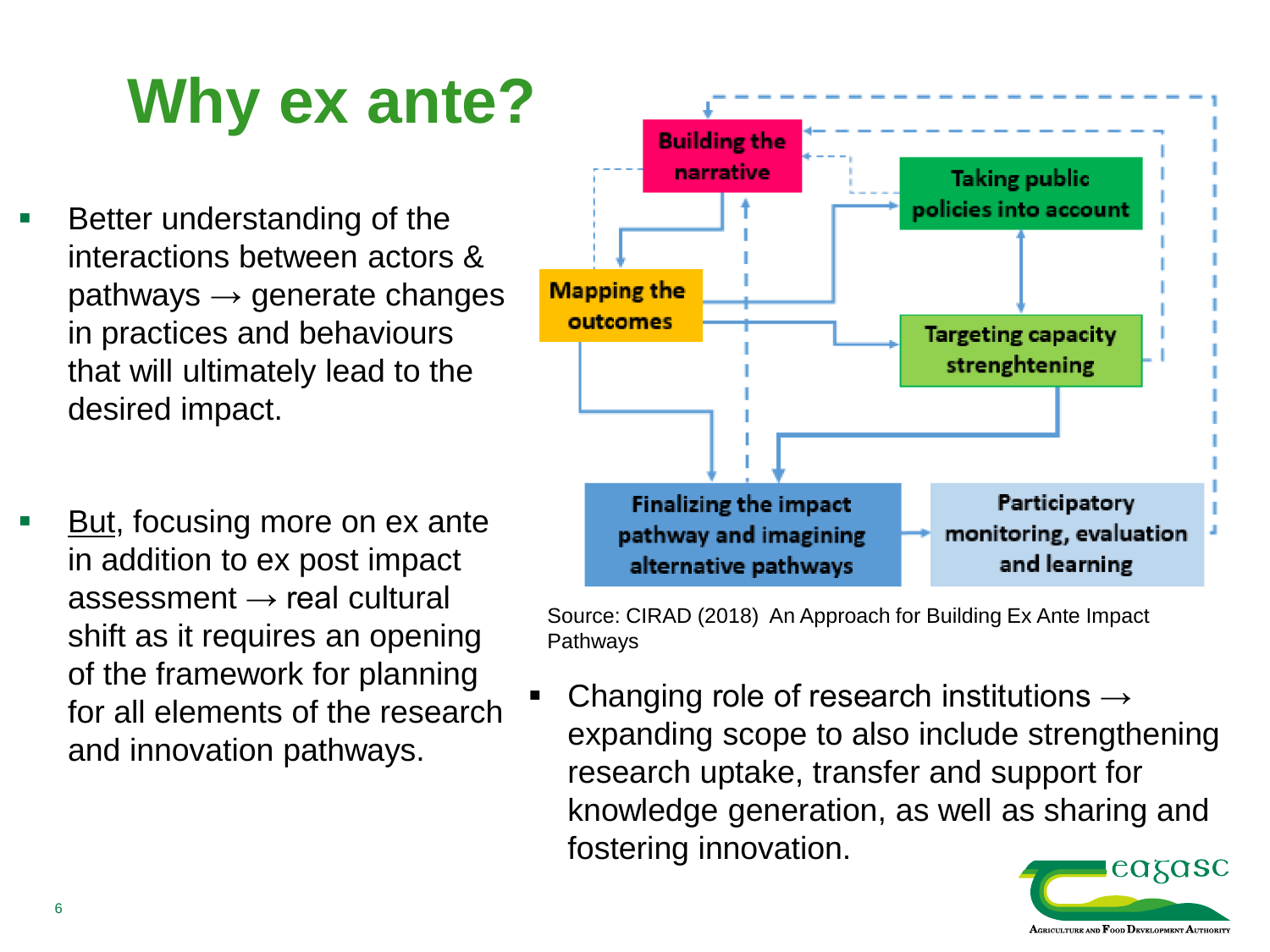### **Fostering impact prior to implementation**

- Different actors (researchers, public and private sector) need to be dialogued in a *multi-actor approach*. Likely to require a change in the culture of research organisations as:
	- researchers cannot define their research goals independently anymore, but have to interact with other actors to define the real needs.
	- must encompass "transfer activities" and think about potential applications for beneficiaries. Closer collaboration with transfer organisations and innovation brokers should be fostered.
- Impact must be taken into account by researchers when *designing projects and before starting a project*. In addition to producing knowledge - it is also necessary to build capacities for innovation uptake.
- To make this happen  $\rightarrow$  *provide incentives and build the respective capacities at all levels* (e.g. include new roles such as innovation brokers to create an environment for supporting impact generation)
- *Regular interaction with policy makers* is as crucial as a transparent cagasc planning approach with a realistic timeline.

AGRICULTURE AND FOOD DEVELOPMENT AUTHORITY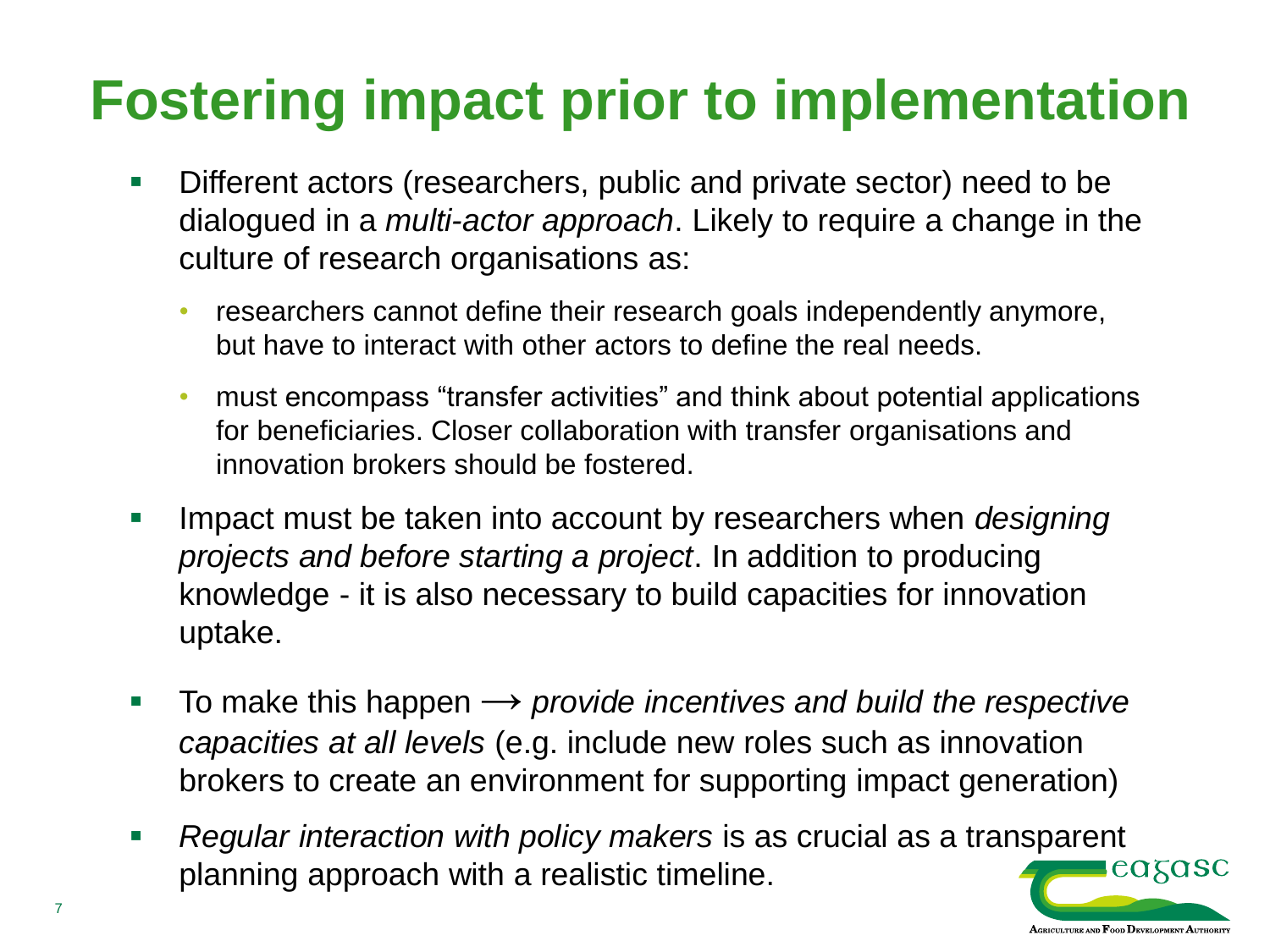### **Fostering impact prior to implementation (2)**

- Multi-actor *collaboration needs to be structured* and in some cases it may be desirable to renew or at least open the group for fresh ideas.
- An evaluation system with *indicators of research impact* in terms of concrete applications and benefits to stakeholders could be set up.
- *Capacity building and training* about innovation and impact targeting researchers should be considered when designing projects.
- Changes could be encouraged by using *more flexible, but appropriate, funding requirements* by funding agencies.
	- Project time frames to be increased in order to encompass a more complete process to also include impact assessment.
	- Funding agencies should require from applicants a broader involvement of stakeholders and beneficiaries from a very early stage, addressing their needs.
	- A wider range of evaluation methodologies and approaches will need to be demonstrated within all projects and programmes.
	- The evaluation of impact must be emphasised and the weight of impact in the total evaluation must be more important.

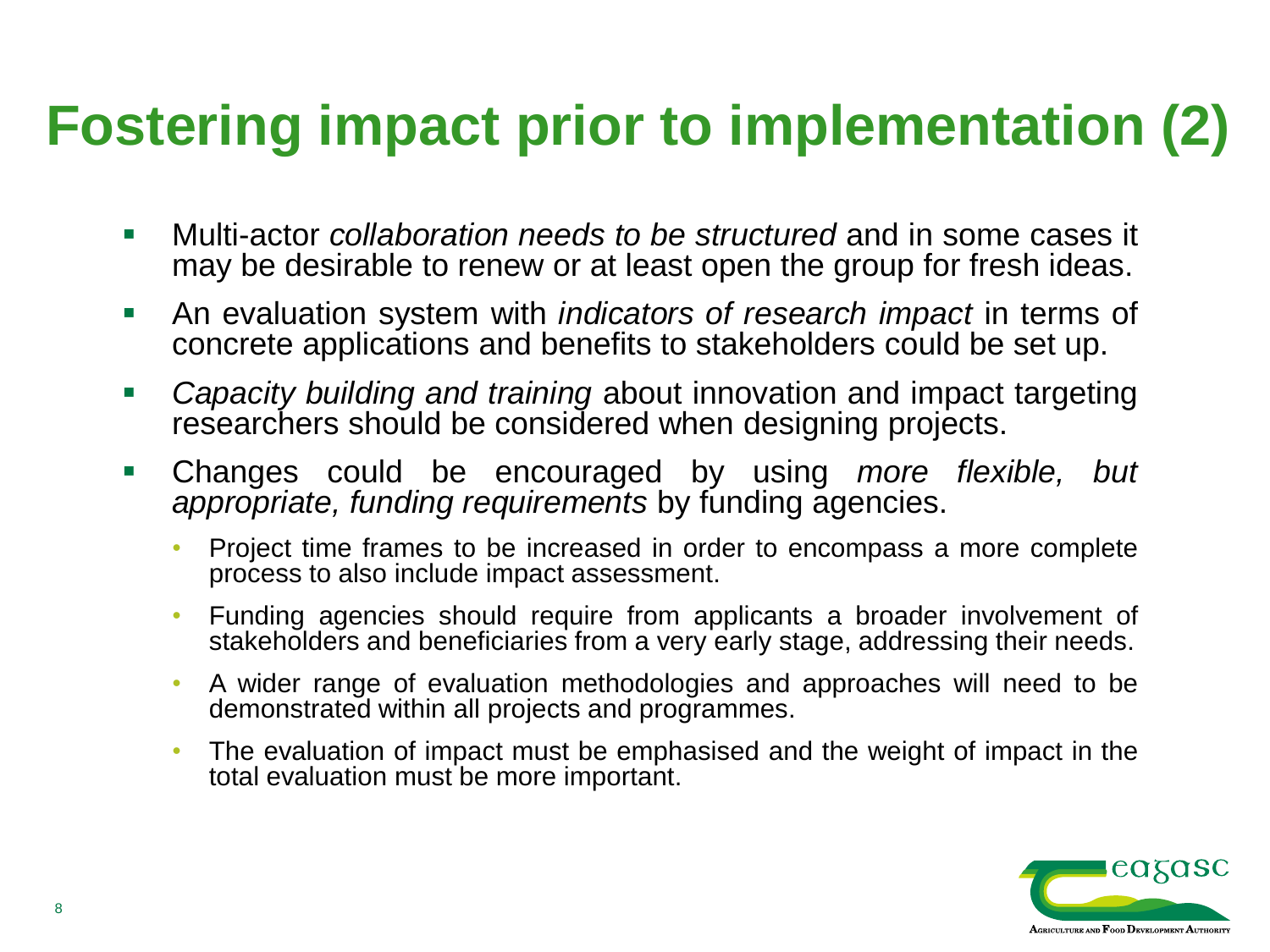### **Recommendations**

#### **Research institutions:**

- Develop an impact culture at institution level, as well as capacity for evaluation, in order to strengthen the impact of policies and programmes.
- Widen collaboration and communication to include all relevant stakeholders in the research and innovation pathways including transfer organisations.

#### **Funding agencies:**

 Adapt funding regulations to ensure impact is considered and included ex ante and incentives are provided for impact orientated research.

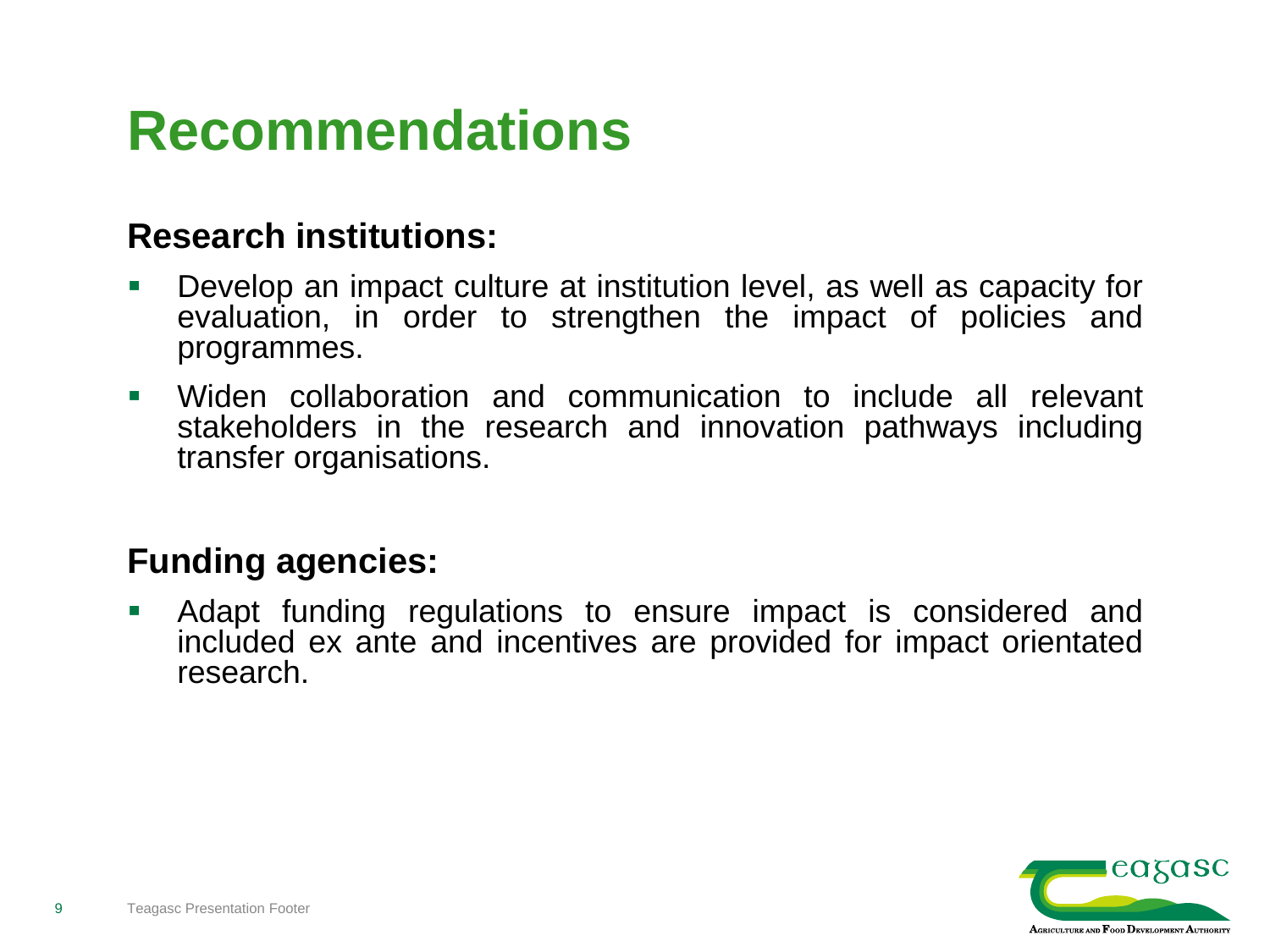### **Recommendations (2)**

#### **Policy makers:**

- Foster the enabling environment for development and provide support for capacity development as well as innovation uptake.
- Change project periods from one to three years to five to ten years to allow time to include elements mentioned above such as capacity development ensuring greater chance of impact etc.

#### **All:**

- **Enable regular exchange between researchers, funding agencies** and policy makers at the national and European level through regular meetings and the better use of the existing infrastructure such as SCAR and its working groups.
- A new SCAR working group could be developed or the mandate of on-going groups should be strengthened.